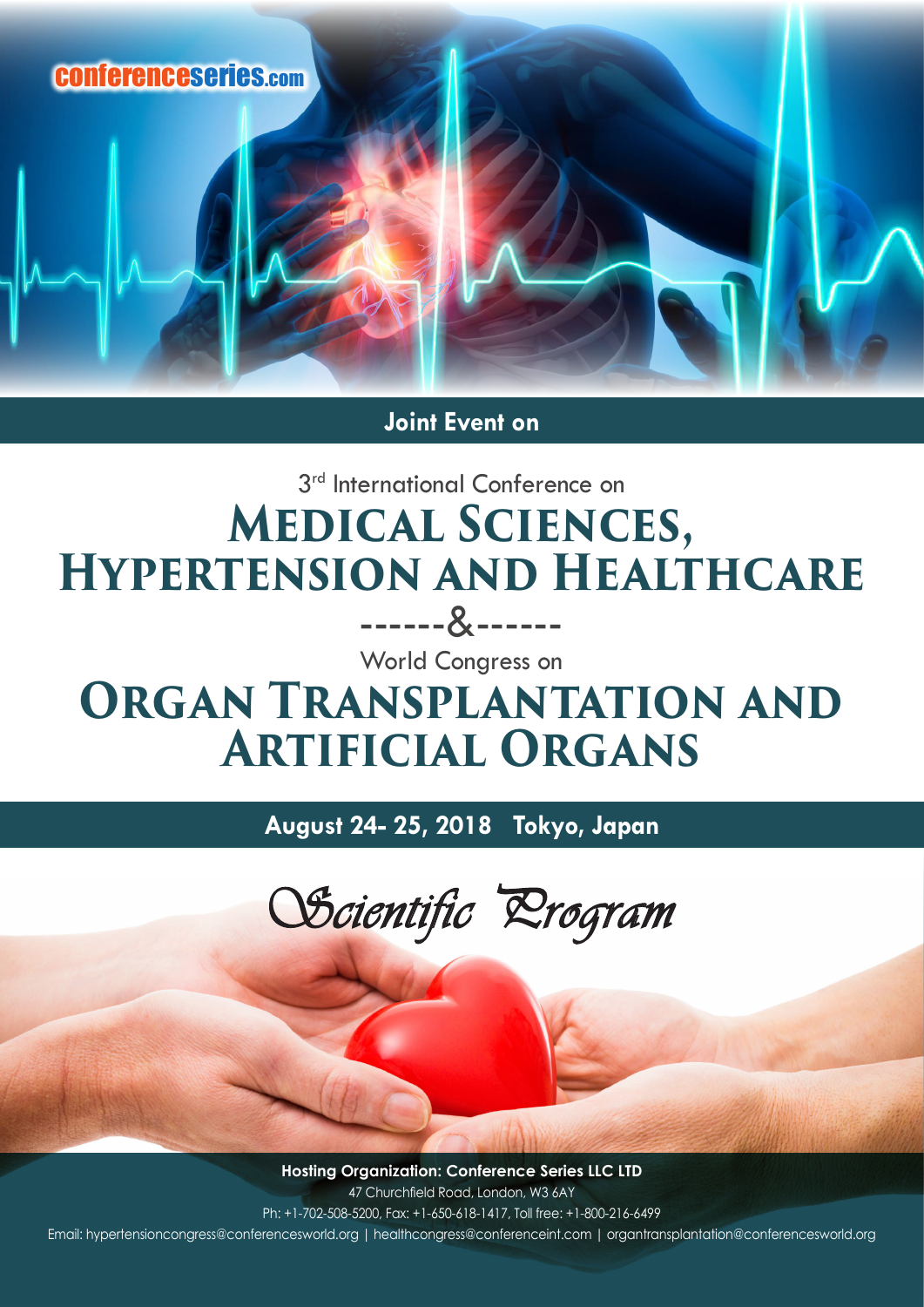| 09:00-09:30                                                                                                                                                                                       | <b>Registrations</b>                                                                                                                                                                                                                                                                                           |  |
|---------------------------------------------------------------------------------------------------------------------------------------------------------------------------------------------------|----------------------------------------------------------------------------------------------------------------------------------------------------------------------------------------------------------------------------------------------------------------------------------------------------------------|--|
|                                                                                                                                                                                                   | <b>Catteleya</b>                                                                                                                                                                                                                                                                                               |  |
|                                                                                                                                                                                                   |                                                                                                                                                                                                                                                                                                                |  |
|                                                                                                                                                                                                   | <b>Opening Ceremony</b><br><b>CONFETENCESETIES.com</b><br>09:30-09:50                                                                                                                                                                                                                                          |  |
|                                                                                                                                                                                                   |                                                                                                                                                                                                                                                                                                                |  |
| <b>Keynote Forum</b>                                                                                                                                                                              |                                                                                                                                                                                                                                                                                                                |  |
| 09:50-10:30                                                                                                                                                                                       | Title: Problems associated with currently used hypertension treatment and their potential improvements<br>of excessive blood pressure, blood glucose ns body weight by the individualized optimal dose of each<br>medication plus addition of optimal dose of Vitamin D3 using its unique 7 beneficial effects |  |
|                                                                                                                                                                                                   | Yoshiaki Omura, International College of Acupuncture & Electro-Therapeutics, USA                                                                                                                                                                                                                               |  |
| $10:30 - 11:10$                                                                                                                                                                                   | Title: EFdA: An extremely excellent anti-HIV nucleoside from design to the current clinical trials<br>results                                                                                                                                                                                                  |  |
|                                                                                                                                                                                                   | Hiroshi Ohrui, Yokohama University of Pharmacy, Japan                                                                                                                                                                                                                                                          |  |
|                                                                                                                                                                                                   | <b>Group Photo</b>                                                                                                                                                                                                                                                                                             |  |
|                                                                                                                                                                                                   | Networking & Refreshments Break: 11:10-11:30 @ Foyer                                                                                                                                                                                                                                                           |  |
| 11:30-12:10                                                                                                                                                                                       | Title: Tackling the challenge of acute rejection prevention in VCA transplantation: A novel approach<br>utilizing T cell and mature B cell depleting induction                                                                                                                                                 |  |
|                                                                                                                                                                                                   | <b>Bruce Gelb, NYU Langone Transplant Institute, USA</b>                                                                                                                                                                                                                                                       |  |
| Workshop                                                                                                                                                                                          |                                                                                                                                                                                                                                                                                                                |  |
| 12:10-13:00                                                                                                                                                                                       | Title: Novel techniques for measuring blood pressure                                                                                                                                                                                                                                                           |  |
|                                                                                                                                                                                                   | <b>Chris Elliott, Leman Micro Devices SA, Switzerland</b>                                                                                                                                                                                                                                                      |  |
|                                                                                                                                                                                                   | Lunch Break: 13:00-13:50 @ California Restaurant                                                                                                                                                                                                                                                               |  |
| Sessions: Organ Transplantation Surgery   Solid Organ Transplant   Trends in Organ Transplantation   Hypertension &<br>Diabetes   Hypertension   Medical Ethics & Bio-Ethics   Infectious Disease |                                                                                                                                                                                                                                                                                                                |  |
|                                                                                                                                                                                                   | <b>Session Introduction</b>                                                                                                                                                                                                                                                                                    |  |
|                                                                                                                                                                                                   | Session Chair: Yoshiaki Omura, International College of Acupuncture & Electro-Therapeutics, USA                                                                                                                                                                                                                |  |
| Session Co-Chair: Masahiro Onuma, President of Trisguide Itd., Japan                                                                                                                              |                                                                                                                                                                                                                                                                                                                |  |
| 13:50-14:20                                                                                                                                                                                       | Title: Non-albumin proteinuria as biomarker for early diabetic kidney disease: Beyond albuminuria                                                                                                                                                                                                              |  |
|                                                                                                                                                                                                   | Sang Soo Kim, Pusan National University Hospital, Republic of Korea                                                                                                                                                                                                                                            |  |
|                                                                                                                                                                                                   | Title: A model and setup for selective infrared stimulation of isolated porcine vagus nerve                                                                                                                                                                                                                    |  |
| 14:20-14:50                                                                                                                                                                                       | Janez Rozman, University of Ljubljana, Slovenia                                                                                                                                                                                                                                                                |  |
| 14:50-15:20                                                                                                                                                                                       | Title: Non-albumin proteinuria as biomarker for early diabetic kidney disease: Beyond albuminuria                                                                                                                                                                                                              |  |
|                                                                                                                                                                                                   | Sang Soo Kim, Pusan National University Hospital, Republic of Korea                                                                                                                                                                                                                                            |  |
|                                                                                                                                                                                                   | Networking & Refreshments Break: 15:20-15:40 @ Foyer                                                                                                                                                                                                                                                           |  |
| 15:40-16:10                                                                                                                                                                                       | Title: Vascularized allograft transplantation: Ethical challenges in a brave new world                                                                                                                                                                                                                         |  |
|                                                                                                                                                                                                   | Bruce Gelb, NYU Langone Transplant Institute, USA                                                                                                                                                                                                                                                              |  |
| 16:10-16:40                                                                                                                                                                                       | Title: Age based living kidney donor selection: A bipartite ethical dilemma                                                                                                                                                                                                                                    |  |
|                                                                                                                                                                                                   | Ramesh K Batra, Yale University, USA                                                                                                                                                                                                                                                                           |  |
|                                                                                                                                                                                                   | <b>Panel Discussion</b>                                                                                                                                                                                                                                                                                        |  |
|                                                                                                                                                                                                   |                                                                                                                                                                                                                                                                                                                |  |
| <b>August 25, 2018</b><br>Day 2                                                                                                                                                                   |                                                                                                                                                                                                                                                                                                                |  |
| Catteleya                                                                                                                                                                                         |                                                                                                                                                                                                                                                                                                                |  |
| <b>Keynote Forum</b>                                                                                                                                                                              |                                                                                                                                                                                                                                                                                                                |  |

 **Day 01 August 24, 2018**

**09:30-10:10 Title: Electronic water can reduce oxidative stress in cancer and diabetes patients for 3 weeks drinking Masahiro Onuma,** TriSGuide Ltd., Japan